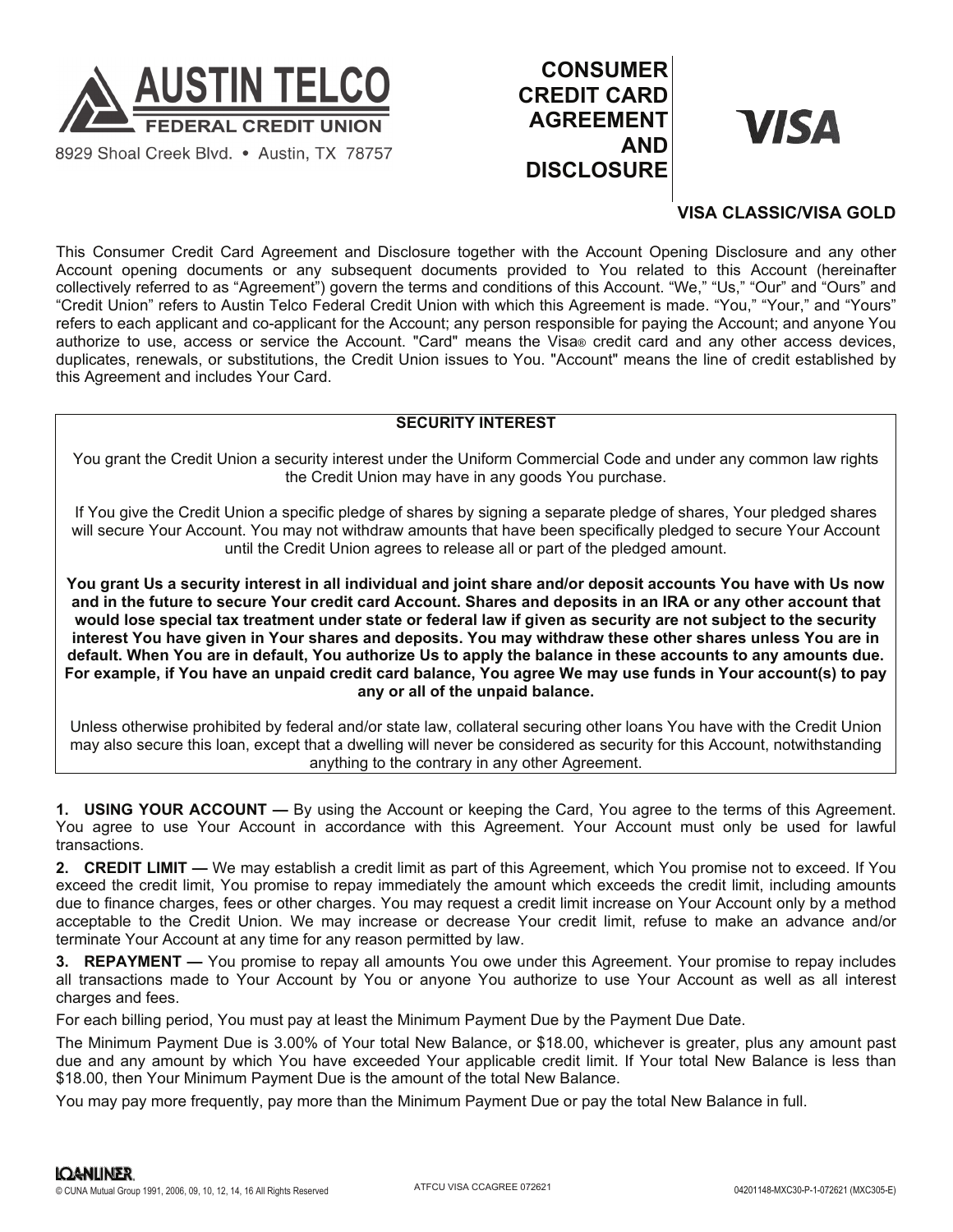If You make extra or larger payments, You are still required to make at least the Minimum Payment Due each month Your Account has a balance (other than a credit balance). The Credit Union may delay replenishing Your credit limit until the date the payment is posted or the Credit Union confirms the payment has cleared.

Your payment of the required Minimum Payment Due may be applied to what You owe the Credit Union in any manner the Credit Union chooses, as permitted by applicable law. If You make a payment in excess of the required Minimum Payment Due, the Credit Union will allocate the excess amount first to the balance with the highest annual percentage rate ("APR") and any remaining portion to the other balances in descending order based on applicable APR, unless otherwise prescribed by applicable law. We may accept checks marked "payment in full" or with words of similar effect without losing any of Our rights to collect the full balance of Your Account with Us.

**4. INTEREST AND FINANCE CHARGES —** We will begin charging You interest on purchases on the date the transaction is posted to Your Account. We will begin charging You interest on cash advances and balance transfers on the date of the transaction or the first day of the billing cycle in which the transaction is posted to Your Account, whichever is later (transaction date). However, We will not charge You any interest on new purchases if Your Account had a zero or credit balance at the beginning of that billing cycle, or You paid the entire new balance on the previous cycle's billing statement by the Payment Due Date of that statement. To avoid an additional finance charge on the balance of purchases, You must pay the entire new balance on the billing statement by the Payment Due Date of that statement.

#### **How We Calculate Your Balance:**

Interest charges on Your Account are calculated separately for purchases, balance transfers and cash advances ("Transaction Type"). We figure the interest charge for each Transaction Type by applying the periodic rate to each corresponding "average daily balance." To get the "average daily balance" for a Transaction Type We take the beginning balance for that Transaction Type each day, add any new transactions of that type, and subtract any unpaid interest or other finance charges and any applicable payments or credits. This gives Us the daily balance for each Transaction Type. Then, for each Transaction Type, We add up all the daily balances for the billing cycle and divide each total by the number of days in the billing cycle. This gives Us the "average daily balance" for each Transaction Type.

**5. FEES —** In addition to the periodic rate, additional fees may be imposed on Your Account. If applicable to Your Account, the fee amounts and explanations are disclosed on the Account Opening Disclosure accompanying this Agreement.

**6. FOREIGN TRANSACTIONS —** Purchases and cash advances made in foreign currencies will be debited from Your Account in U.S. dollars. The exchange rate between the transaction currency and the billing currency used for processing international transactions is a rate selected by Visa from a range of rates available in wholesale currency markets for the applicable transaction date, which rate may vary from the rate Visa itself receives, or the rate mandated by the government or governing body in effect for the applicable transaction date. The exchange rate used on the transaction date may differ from the rate that would have been used on the processing date or cardholder statement posting date.

A fee (finance charge), calculated in U.S. dollars, will be imposed on all multiple currency foreign transactions, including purchases, cash advances, and credits to Your Account. A fee (finance charge), calculated in U.S. dollars, will be imposed on all single currency foreign transactions, including purchases, cash advances and credits to Your Account. A foreign transaction is any transaction that You complete or a merchant completes on Your Card outside of the United States, with the exception of U.S. military bases, U.S. territories, U.S. embassies, or U.S. consulates. Transactions completed by merchants outside of the United States are considered foreign transactions, regardless of whether You are located inside or outside the United States at the time of the transaction. The Foreign Transaction Fee is set forth on the Account Opening Disclosure accompanying this Agreement.

**7. AUTHORIZATIONS —** We do not guarantee authorization of a transaction, either by Us or by a third party, even if You have sufficient credit available. You agree that We will not be liable for failing to give an authorization. We also reserve the right to limit the number of transactions that may be approved in one day. We reserve the right to deny certain transactions for any reason and at Our sole discretion, including for default, suspected fraudulent or unlawful activity, internet gambling or any indication of increased risk related to the transaction or the Account. You agree that We have no requirement to notify You of the specific reason We denied a transaction. If We detect unusual or suspicious activity, We may suspend Your credit privileges until We can verify the activity, or We may close the Account.

**8. INFORMATION UPDATING SERVICE AND AUTHORIZATIONS —** If You have authorized a merchant to bill charges to Your Card on a recurring basis, it is Your responsibility to notify the merchant in the event Your Card is replaced, Your Account information (such as Card number or expiration date) changes, or Your Account is closed. However, if Your Card is replaced or Your Account information changes, You authorize Us, without obligation on Our part, to provide the updated Account information to the merchant in order to permit the merchant to bill recurring charges to Your Card. You authorize Us to apply such recurring charges to Your Card until You notify Us that You have revoked authorization for the charges to Your Card.

Your Card is automatically enrolled in an information updating service. Through this service, Your updated Account information (such as Card number or expiration date) may be shared with participating merchants to facilitate continued recurring charges. Updates are not guaranteed before Your next payment to a merchant is due. You are responsible for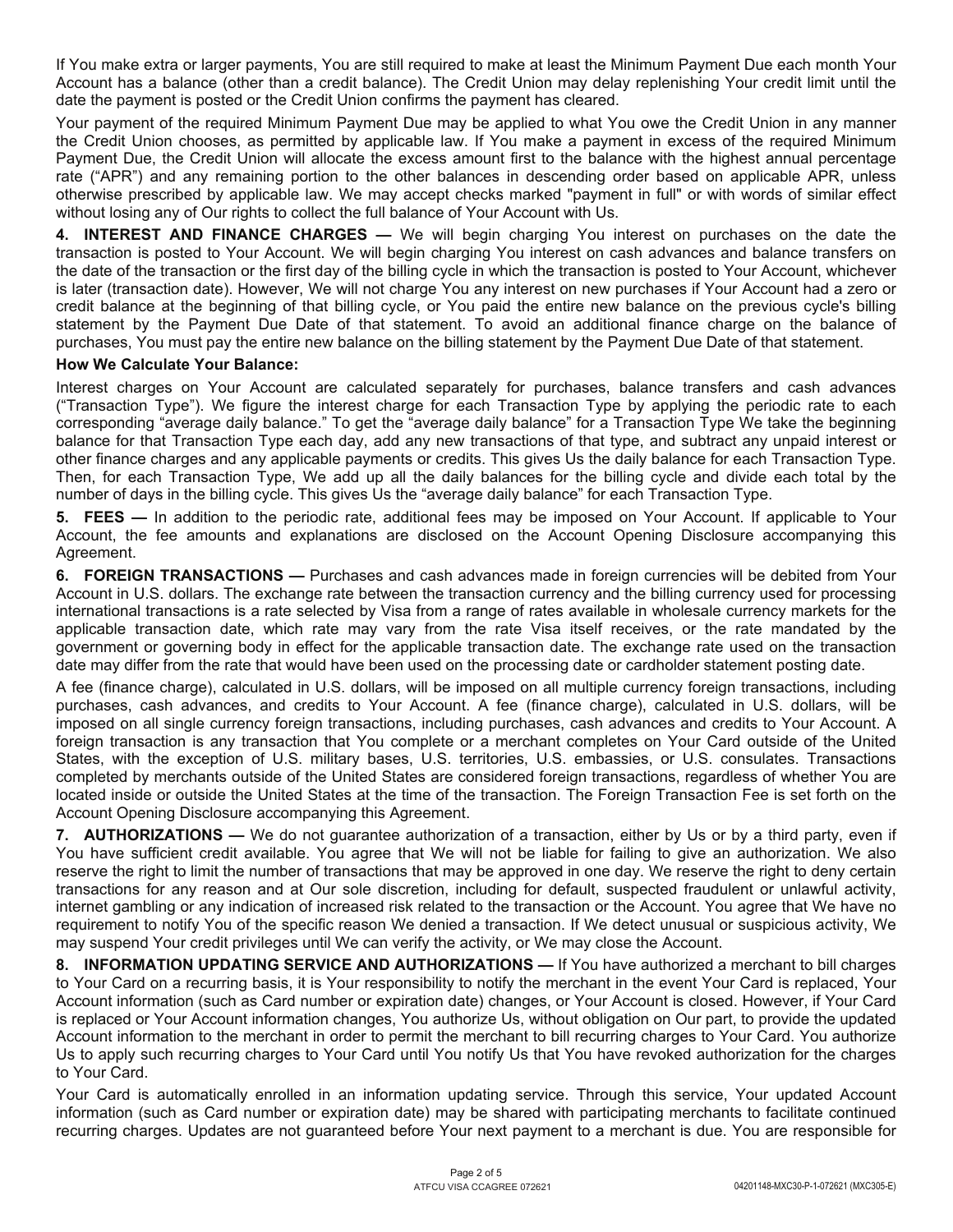making direct payment until recurring charges resume. To revoke Your authorization allowing Us to provide updated Account information to a merchant, please contact Us.

**9. PREAUTHORIZED CHARGES —** We may suspend preauthorized recurring charges with merchants if, for example, Your Card is lost or stolen, You default, or We change Your Account for any reason. If preauthorized recurring charges are suspended, You are responsible for making direct payment for such charges until You contact the merchant to reinstate recurring charges.

**10. DEFAULT —** You will be in default under this Agreement if You fail to pay the Minimum Payment Due by its Payment Due Date; pay by a check or similar instrument that is not honored or that We must return because it cannot be processed; pay by automatic debit that is returned unpaid; make any false or misleading statements in any credit application or credit update; file for bankruptcy; or die. You will also be in default if You fail to comply with the terms of this Agreement or any other Agreement You have with Us.

If You default, We may close Your Account and require You to pay any unpaid balance immediately, subject to applicable law. In this Agreement and on Your Credit Card Application, You gave Us a security interest in all individual or joint share and/or deposit accounts with the Credit Union and authorized Us, if You defaulted, to apply the balance in these accounts to any amounts due. You agree We may rely on Your agreement and authorization to, upon Your default, apply any balance to any amounts due on Your Account.

**11. LIABILITY FOR UNAUTHORIZED USE-LOST/STOLEN CARD NOTIFICATION —** If You notice the loss or theft of Your credit card or a possible unauthorized use of Your Card, You should write to Us immediately at 8929 Shoal Creek Blvd, Austin, TX, 78757 or call Us at 800-252-1310, seven days a week 24 hours a day.

You will not be liable for any unauthorized use that occurs after You notify Us. You may, however, be liable for unauthorized use that occurs before Your notice to Us. You will have no liability for unauthorized use unless You are found to be fraudulent or negligent in the handling of Your Account or Card. In any case, Your liability for unauthorized transactions will not exceed \$50.

**12. CHANGING OR TERMINATING YOUR ACCOUNT —** As permitted by law, the Credit Union may change the terms of this Agreement and any attached Disclosure from time to time. Notice of any change will be given in accordance with applicable law. To the extent permitted by law, changes to the Agreement may apply to Your existing account balance as well as to future transactions.

**Arizona, California, Idaho, Louisiana, New Mexico, Nevada, Texas, Washington, and Wisconsin Residents -** Either You, Your spouse or the Credit Union may terminate this Agreement at any time, but termination by You, Your spouse or the Credit Union will not affect Your obligation to pay the account balance plus any finance and other charges You or Your spouse owe under this Agreement. Your obligation to pay the account balance plus any finance and other charges You owe under this agreement are subject to all applicable laws and regulations regarding repayment requirements. The Card or Cards You receive remain the property of the Credit Union and You must recover and surrender to the Credit Union all Cards upon request or upon termination of this Agreement whether by You or the Credit Union.

**Residents of all other states -** Either You or the Credit Union may terminate this Agreement at any time, but termination by You or the Credit Union will not affect Your obligation to pay the account balance plus any finance and other charges You owe under this Agreement. Your obligation to pay the account balance plus any finance and other charges You owe under this agreement are subject to all applicable laws and regulations regarding repayment requirements. The Card or Cards You receive remain the property of the Credit Union and You must recover and surrender to the Credit Union all Cards upon request or upon termination of this Agreement whether by You or the Credit Union.

**13. AUTHORIZED USERS —** Upon Your request, We may issue additional Cards for authorized users that You designate. You must notify Us in writing of any termination of an authorized user's right to access Your Account. Your notice must include the name of the authorized user and Your Account number and/or any subaccount number issued to the authorized user along with the authorized user's Card and any convenience or other access checks issued to the authorized user. If You cannot return the authorized user's Card or access checks and if You request Your Account to be closed, We will close Your Account and You may apply for a new Account. Alternatively, We may, at Our sole discretion, issue You a new Account number and a new Card.

**14. CREDIT REPORTS —** You authorize the Credit Union to obtain credit reports and any other information We may need to verify Your identity and use of the Account when opening Your Account and for any update, increase, renewal, extension, collection, or review of Your Account. You authorize the Credit Union to disclose information regarding Your Account to credit bureaus and creditors who inquire about Your credit standing.

**15. JOINT ACCOUNTS —** If this is a joint Account, each of You will be individually and jointly responsible for paying all amounts owed under this Agreement. This means that the Credit Union can require any one of You individually to repay the entire amount owed under this Agreement. Each of You authorizes the other(s) to make transactions on the Account individually. Any one of You may terminate the Account and the termination will be effective as to all of You.

**16. EFFECT OF AGREEMENT —** This Agreement is the contract which applies to all transactions on Your Account even though the sales, cash advances, credit or other slips You sign or receive may contain different terms.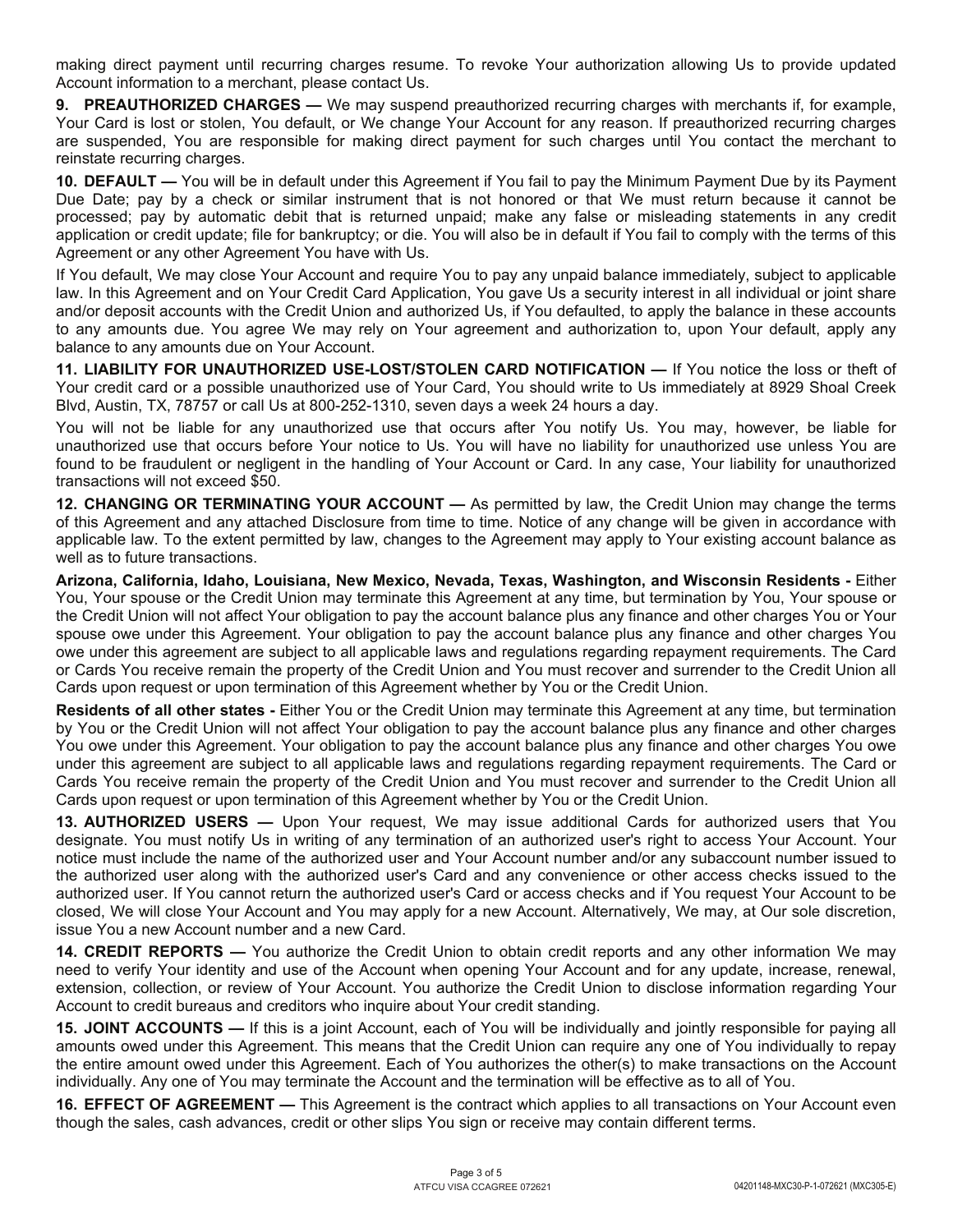**17. SEVERABILITY AND FINAL EXPRESSION —** This Agreement is the final expression of the terms and conditions of Your Account. This written Agreement may not be contradicted by evidence of any alleged oral Agreement. Should any part of this Agreement be found to be invalid or unenforceable, all other parts of this Agreement shall remain in effect and fully enforceable to the fullest extent possible under this Agreement.

**18. ILLEGAL TRANSACTIONS PROHIBITED —** You agree that You will not use Your Card for any transaction, including any type of electronic gambling transaction through the Internet, that is illegal under applicable federal, state, or local law.

Even if You use Your Card for an illegal transaction, You will be responsible for all amounts and charges incurred in connection with the transaction. This paragraph shall not be interpreted as permitting or authorizing any transaction that is illegal.

**19. APPLICABLE LAW —** The terms and enforcement of this Agreement shall be governed by federal law and the law of Texas.

**20. ENFORCING THIS AGREEMENT —** We can delay in enforcing or fail to enforce any of Our rights under this Agreement without losing them.

**21. COLLECTION COSTS —** If We refer collection of Your Account to a lawyer who is not Our salaried employee, You are liable for any reasonable attorney's fees We incur, plus the costs and expenses of any legal action, as further disclosed on this Agreement, or to the extent allowed by law.

**22. ASSIGNMENT —** We may assign any or all of Our rights and obligations under this Agreement to a third party.

**23. CALIFORNIA RESIDENTS —** A married applicant may apply for a separate Account. Applicants: 1) may, after credit approval, use the credit card Account up to its credit limit; 2) may be liable for amounts extended under the plan to any joint applicant. As required by law, You are hereby notified that a negative credit report reflecting on Your credit record may be submitted to a credit reporting agency if You fail to fulfill the terms of Your credit obligations.

**24. FLORIDA RESIDENTS — You (borrower) agree that, should We obtain a judgment against You, a portion of Your disposable earnings may be attached or garnished (paid to Us by Your employer), as provided by Florida and Federal law.**

**25. MARYLAND RESIDENTS —** To the extent, if any, that Maryland law applies to Your Account, We elect to offer Your Card Account pursuant to Title 12, Subtitle 9 of the Maryland Commercial Law Article.

**26. MISSOURI RESIDENTS — Oral Agreements or commitments to loan money, extend credit or to forbear from enforcing repayment of a debt including promises to extend or renew such debt are not enforceable. To protect You (borrower(s)) and Us (creditor) from misunderstanding or disappointment, any Agreements We reach covering such matters are contained in this writing, which is the complete and exclusive statement of the Agreement between Us, except as We may later agree in writing to modify it.**

**27. NEW YORK RESIDENTS —** We may obtain a credit report in connection with this Account, including for any review, modification, renewal or collections associated with this Account. Upon Your request, You will be informed whether such report was requested and, if so, the name and address of the consumer reporting agency furnishing the report. New York residents may contact the New York State Department of Financial Services at 800.342.3736 or www.dfs.ny.gov to obtain a comparative listing of credit card rates, fees and grace periods.

**28. OHIO RESIDENTS —** The Ohio laws against discrimination require that all creditors make credit equally available to all creditworthy customers and that credit reporting agencies maintain separate credit histories on each individual upon request. The Ohio Civil Rights Commission administers compliance with this law.

**29. SOUTH DAKOTA RESIDENTS —** If You believe there have been any improprieties in making this loan or in the lender's loan practices, You may contact the South Dakota Division of Banking at 1601 N. Harrison Ave, Suite 1, Pierre, SD 57501, or by phone at 605.773.3421.

**30. WISCONSIN RESIDENTS —** If You are married, please contact Us immediately upon receipt of this Agreement at the address or phone number listed on this Agreement and provide Us with the name and address of Your spouse. We are required to inform Your spouse that We have opened an Account for You.

**31. NOTICE TO UTAH BORROWERS —** This written Agreement is a final expression of the Agreement between You and the Credit Union. This written Agreement may not be contradicted by evidence of any oral Agreement. As required by law, You are hereby notified that a negative credit report reflecting on Your credit record may be submitted to a credit reporting agency if You fail to fulfill the terms of Your credit obligations.

**32. THE FOLLOWING IS REQUIRED BY VERMONT LAW — NOTICE TO CO-SIGNER — YOUR SIGNATURE ON THIS NOTE MEANS THAT YOU ARE EQUALLY LIABLE FOR REPAYMENT OF THIS LOAN. IF THE BORROWER DOES NOT PAY, THE LENDER HAS A LEGAL RIGHT TO COLLECT FROM YOU.**